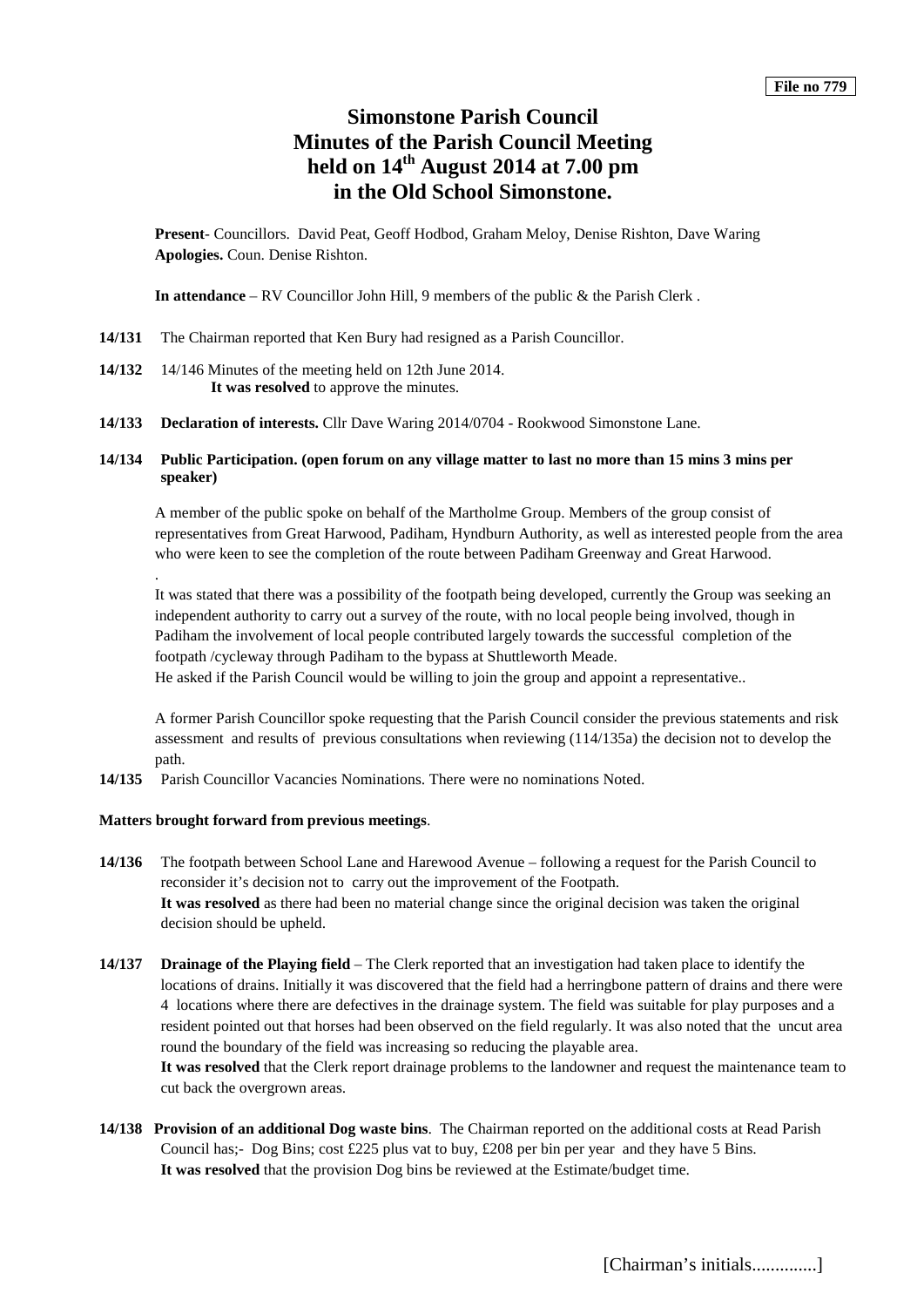- **14/139 Notice Board – It was reported** that the notice board had been installed on the west side of the Stork Hotel.
- **14/140 Age Concern -Health and Wel**l**being**  Appointment of a Parish Champion for the elderly within the Parish. **It was resolved** that Councillor Dave Waring be the Parish Champion for the elderly.
- **14/141 War Memorial** -The Chairman reported that he had various meetings and the Clerk and officials and that;
	- i That relatives of Lance Corporal Breckell had been located and would be attending the dedication and a representative of the Canadian Embassy would be in attendance.
	- ii Fort Vale had agreed to host the reception and that a RV caterer would supply the buffet.
	- iii The date of the dedication is to be on 8th November the Dean of Blackburn Cathedral would be taking the service.
	- iv An estimate for the purchase of a Memorial Stone had been received from Thos Rock Memorials Clitheroe and it was recommended that it be accepted.
	- v Purchase of Memorial the plaque to be placed inside the Church as agreed with the church.
	- vi Radio Lancashire was intending to attend the service.

**It was resolved** that the report be noted and the arrangements be confirmed.

**14/142 Change of Post code**- The Post Office will consider changes to the Post code when it affects operational matters.

**It was resolved** to note the report.

- **14/143** Matters raised by members.
	- a. Empowering Parish Councils to sell electricity
		- i The Clerk reported that an enabling bill was being considered and that there was the likelihood of it being agreed.
		- ii That the government had agreed that the transmission to Parish Council agendas could be transmitted electronically if the Parish Council agreed to it.

**It was resolved** that that the agendas be as transmitted electronically when reaquired.

- b. Denise Rishton
	- i Simonstone Lane Vegetation over hanging the highway, Flower beds, and walls in need of repair.

**It was resolved** that the above matters be attended to.

- ii Blackburn Road Litter bins at bus stop and at Lay bye.
	- **It was resolved** that the Clerk make enquires
- c. Ken Bury Fly Tipping.- The clerk requested that where Fly tipping had occurred he asked for guidance how to deal with the problem.

**It was resolved** that landowner should informed.

- **14/144** Chairman's report on meeting with other bodies ;
	- a. The Martholme group meeting had been attended and the Parish Council had been asked if it would join the Group.

**It was resolved** that Cllr Graham Meloy take on the role of the Parish Council's representative.

**14/145** LCC

- a. School Lane -Yellow Lines. The Clerk reported that an e-mail concerning the yellow lines had been received by a former Councillor who had forwarded it to the Chairman. The Clerk responded by requesting that all communications concerning the Parish Council be channelled through the Parish Clerk.
	- **It was resolved** to note the report.

**14/146** Planning

Planning Applications

3/2014/0704- Rockwood School Lane, TBR (to be received)

3/2014/0704 - Site of 10 Garages Hambledon View Simonstone TBR(to be received)

[Chairman's initials..............]